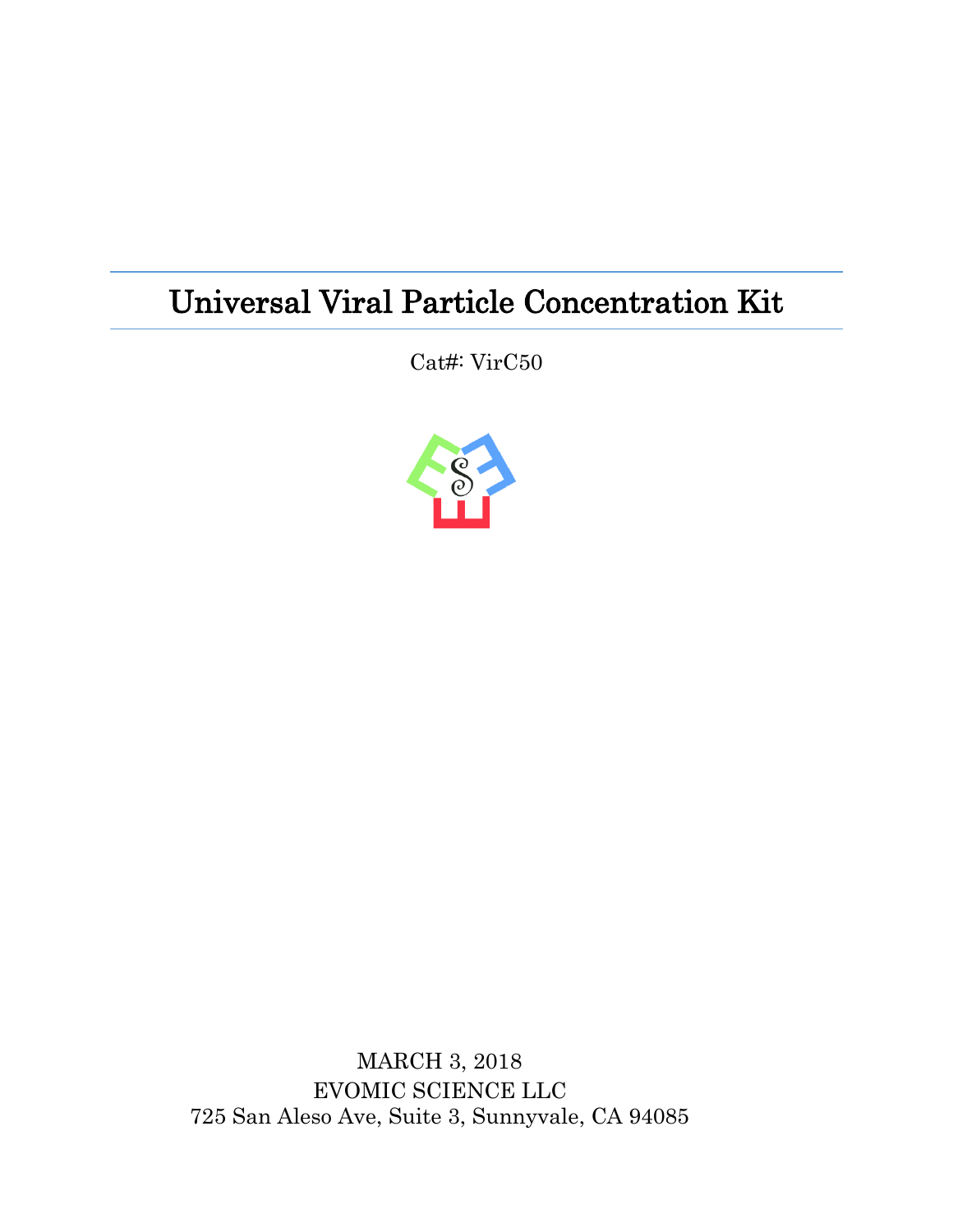



## USER INSTRUCTION

# UnivirTM

## Virus Particle Concentration Kit

(Cat#: VirC50)

#### Storing the Kit

The virus concentration and Purification Kit should be stored at 4-8°C.

#### Disclaimer

Evomic Science LLC disclaims any and all responsibility for any injury or damage which may be caused by the failure of the buyer or any other person to use these products in accordance with the conditions outlined herein or in accordance with NIH guidelines for Biosafety Level 2 or up infectious agents and recombinant DNA material.

> www.evomicscience.com 725 San Aleso Ave. Suite 3, Sunnyvale, CA 94085 Page 1/5 Version 2018-03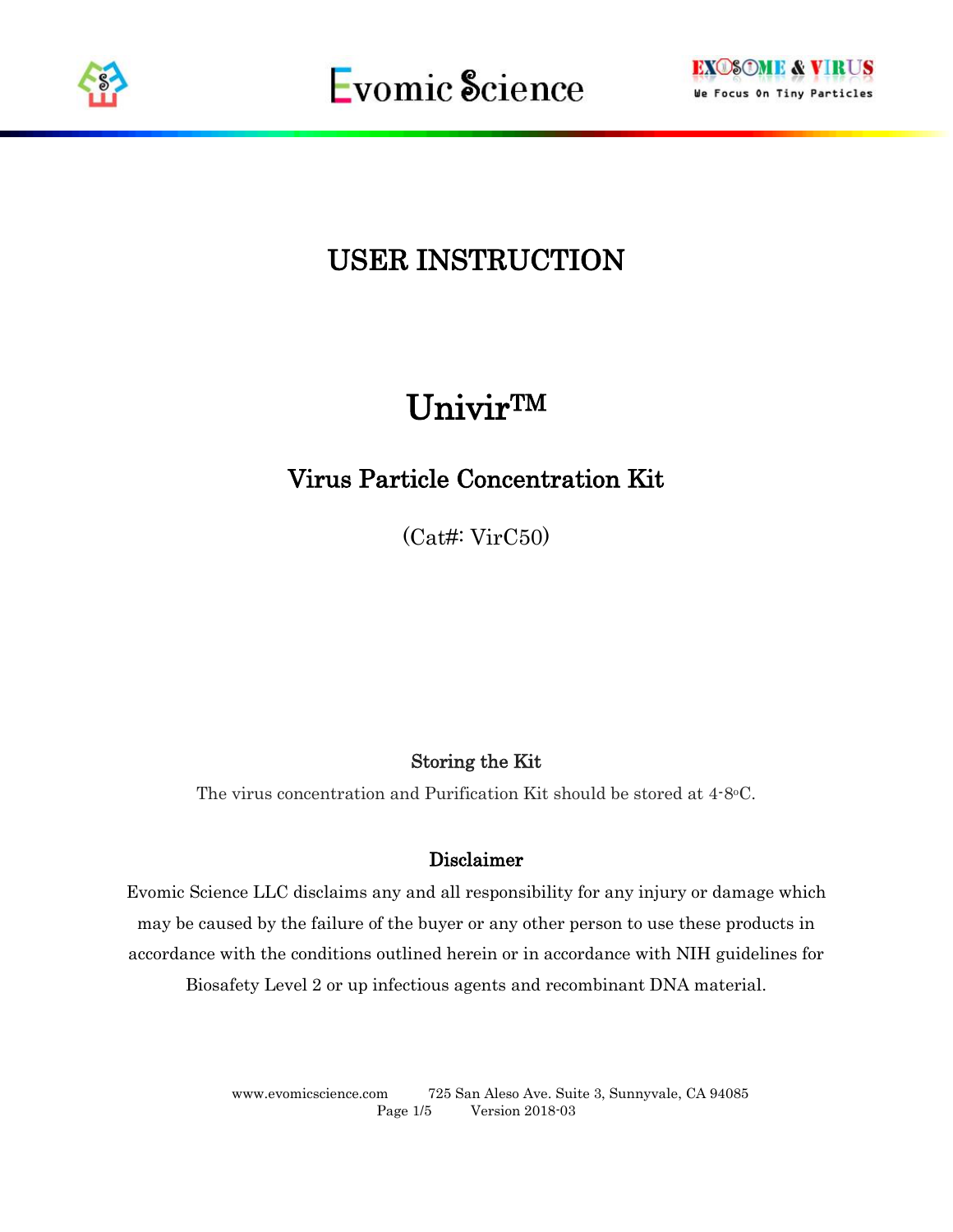

### Introduction

The UnivirTM Virus Particle Concentration Kit contains Virus Particle Concentration Kit (Cat#: VirC50) from cell culture supernatants, cell lysis and body fluids, even environmental liquids, such as water. Current viral concentration kits on market can be categorized as polymer-based and filter device-based methods. Polymer-based method needs overnight incubated at  $4^{\circ}$ C along with high speed centrifugation  $(8,000g)$  for at least 30 min. The concentrated viral particles are always contaminated with protein aggregates and the difficult-suspended materials. Filter device-based method needs the special filter device and equipment. The viral particles easily stick to filter devices and hard to recovery. The resulting viral yield and purity of both methods are unsatisfied. UnivirTM Virus Particle Concentration Kit provides a fast, easy, efficient method to concentrate and purify viral particles at any scale from wide liquids including cell culture media, cell lysis, and body fluids. The performance of viral particle concentration has been proven in recombinant retrovirus, lentivirus, rAAV, EBV, HAV, HBV, HCV and rotavirus etc. The concentrated virus are suitable for in vitro experiments, in vivo animal studies, and even vaccine production.

Compared to other kits, our product had the following features:

- Fast to concentrate virus particles (<30 min),
- Easy (Low speed 3,000g; No incubation) to operate,
- Efficient (>95% Yield; >95% Purity),
- Up to 100 fold concentrated,
- Low endotoxin level.
- Suitable for all almost natural and recombinant virus particles.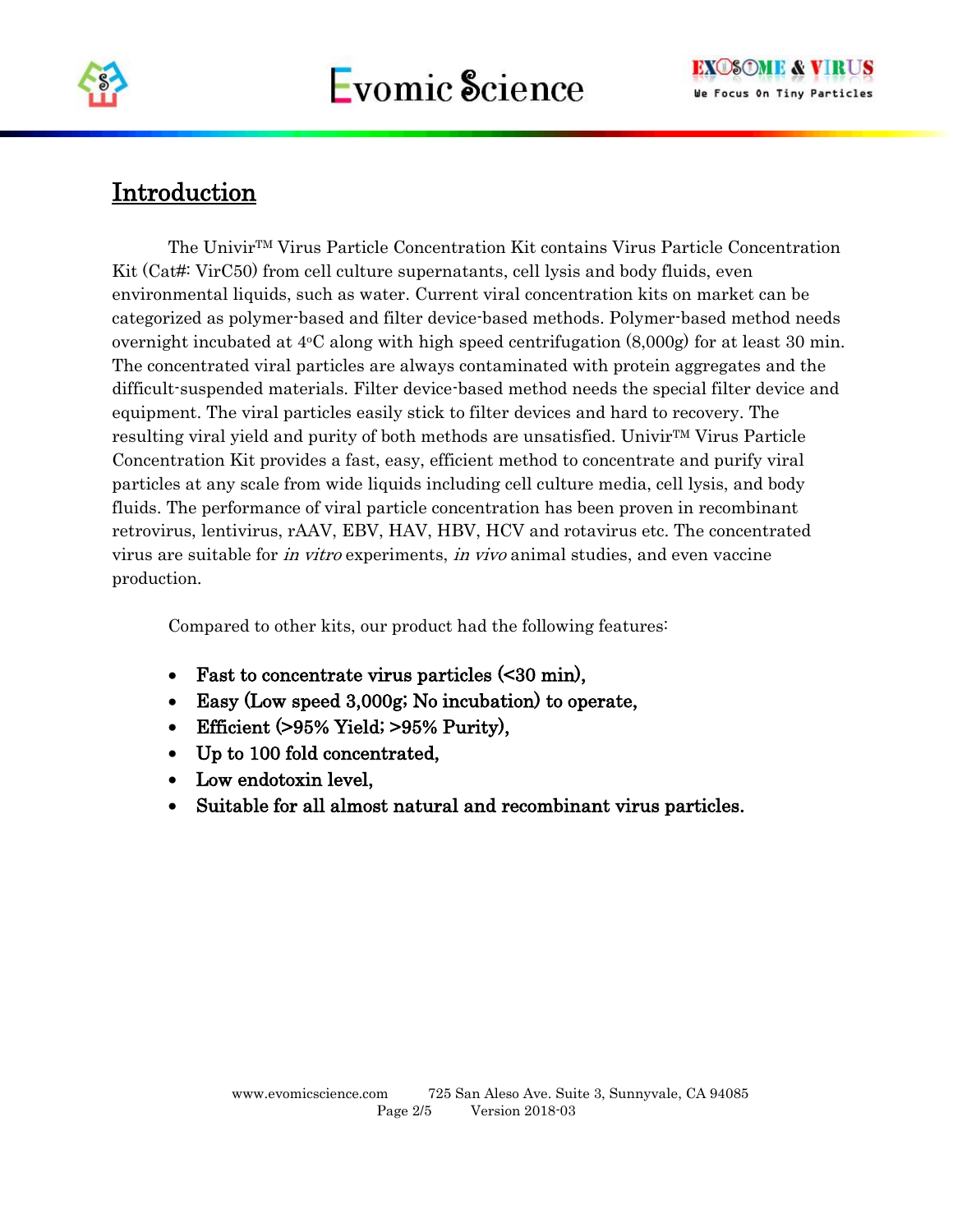

### A brief procedure is outlined below

**UnivirTM** Virus Particle Concentration and Purification Kit (Cat#: VirC50 and VirP300)

High Yield and Purity of Viral Particles within 30 mins



### Kit Components

UnivirTM Virus Particle Concentration Kit of Evomic Science LLC (cat#: VirC50) contains materials for virus particle concentration and purification from 50 ml of cell culture supernatants, body fluids, and environmental liquids.

| Components                        | Volume           |
|-----------------------------------|------------------|
| <b>Buffer V1</b>                  | $25 \text{ ml}$  |
| Buffer V2                         | $25 \text{ ml}$  |
| Enhancer C                        | $500 \mu l$      |
| Enhancer T                        | $500 \mu l$      |
| <b>User Guide</b>                 | Available online |
| <b>Material Safety Data Sheet</b> | Available online |

### Additional Materials/Equipment

www.evomicscience.com 725 San Aleso Ave. Suite 3, Sunnyvale, CA 94085 Page 3/5 Version 2018-03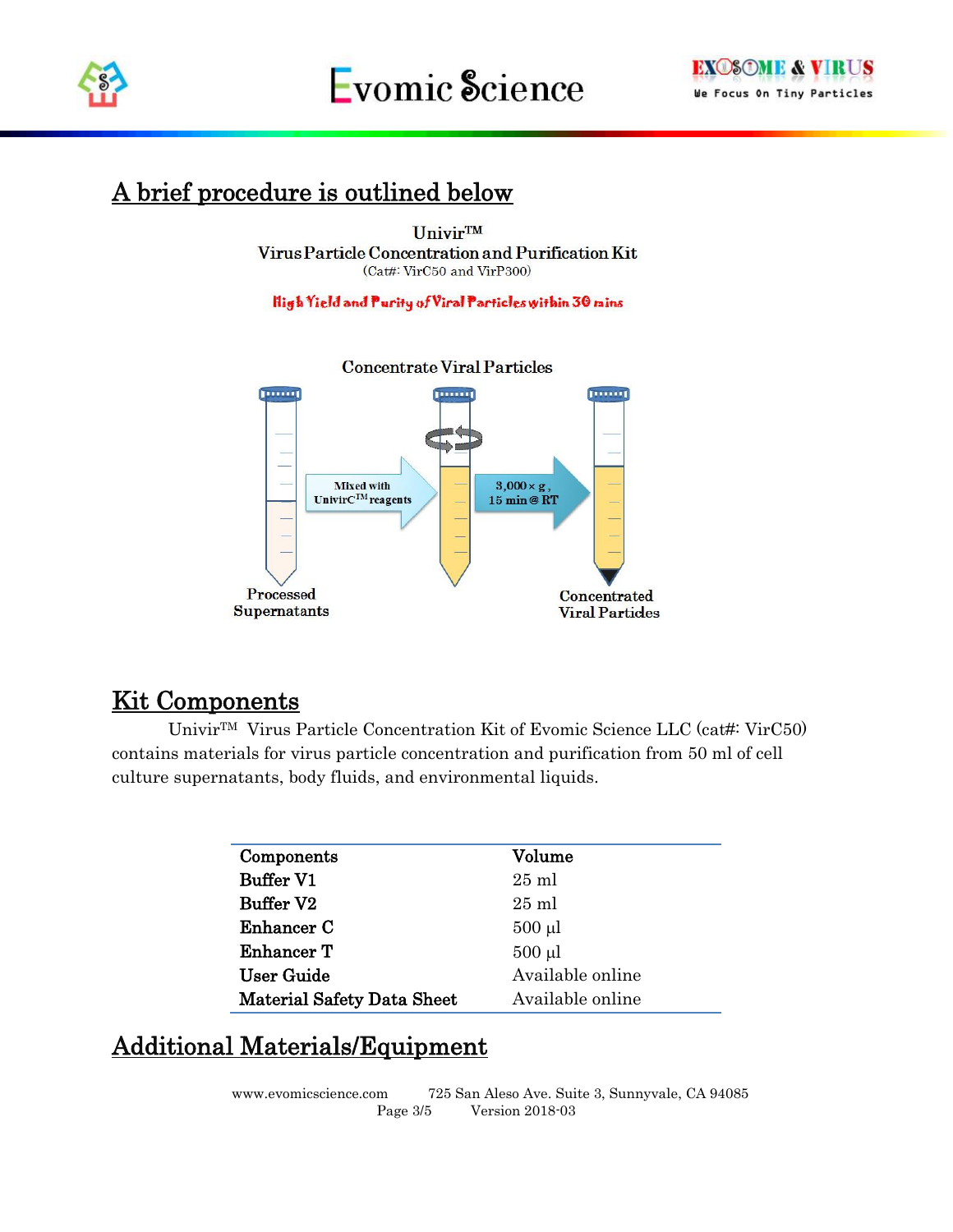

- Crude virus sample to be purified.
- Benchtop centrifuge (3000g) and microcentrifuge
- Final virus suspension buffer (your choice)
- $\bullet$  0.45 µm filter device
- 15~50 mL polypropylene tubes with double-lead threads (leakage may occur if using single-lead tube).

#### Warning

This kit permits quick concentration and purification of virus particles. The most virus particles are infectious and should be handled at least BSL2 safety level. The special precautions should be followed as your institute IRB and government guideline. Wear hand, eye, face, and body personal protective equipment (PPE) when using this kit. Evomic Science LLC takes no responsibility for improper use of this kit.

For research use only. Not for use in diagnostic or human clinical procedures.

### Protocol for Virus Particle Concentration (Cat#: VirC50)

#### 1. Preparation of Crude Virus Sample

- 1. Collect cell culture supernatants, or cell lysis, body fluids, even environmental liquids.
- 2. Centrifuge the raw virus sample at  $2.500 \times g$  for 15 minutes at 4<sup>°</sup>C or room temperature to remove cells and large particles.
- 3. Carefully transfer supernatants into new tubes and then pass through 0.45  $\mu$ m filter or centrifuge supernatants at  $10,000 \times g$  for 10 minutes at 4°C to remove most of large particles.

#### 2. Virus Particle Concentration

1. Transfer the desired volume of the above raw virus samples to a new tube and add 0.5 volumes of Buffer V1, 0.5 volumes of Buffer V2, and 1/100th volume of Enhancer C and T, respectively. (Refer to the table below for sample volumes)

| Supernatants     | <b>Buffer V1</b> | Buffer V2      | Enhancer C | Enhancer T  |
|------------------|------------------|----------------|------------|-------------|
| $5\ \mathrm{ml}$ | 2.5ml            | $2.5$ ml       | $50 \mu$   | $50 \mu$ l  |
| 10 <sub>ml</sub> | $5 \text{ ml}$   | $5 \text{ ml}$ | $100 \mu$  | $100 \mu l$ |

2. Mix supernatants with the buffers well (Do not vortex), and then centrifuge the samples at 2,500g for 15 min at 4<sup>o</sup>C or room temperature.

> www.evomicscience.com 725 San Aleso Ave. Suite 3, Sunnyvale, CA 94085 Page 4/5 Version 2018-03